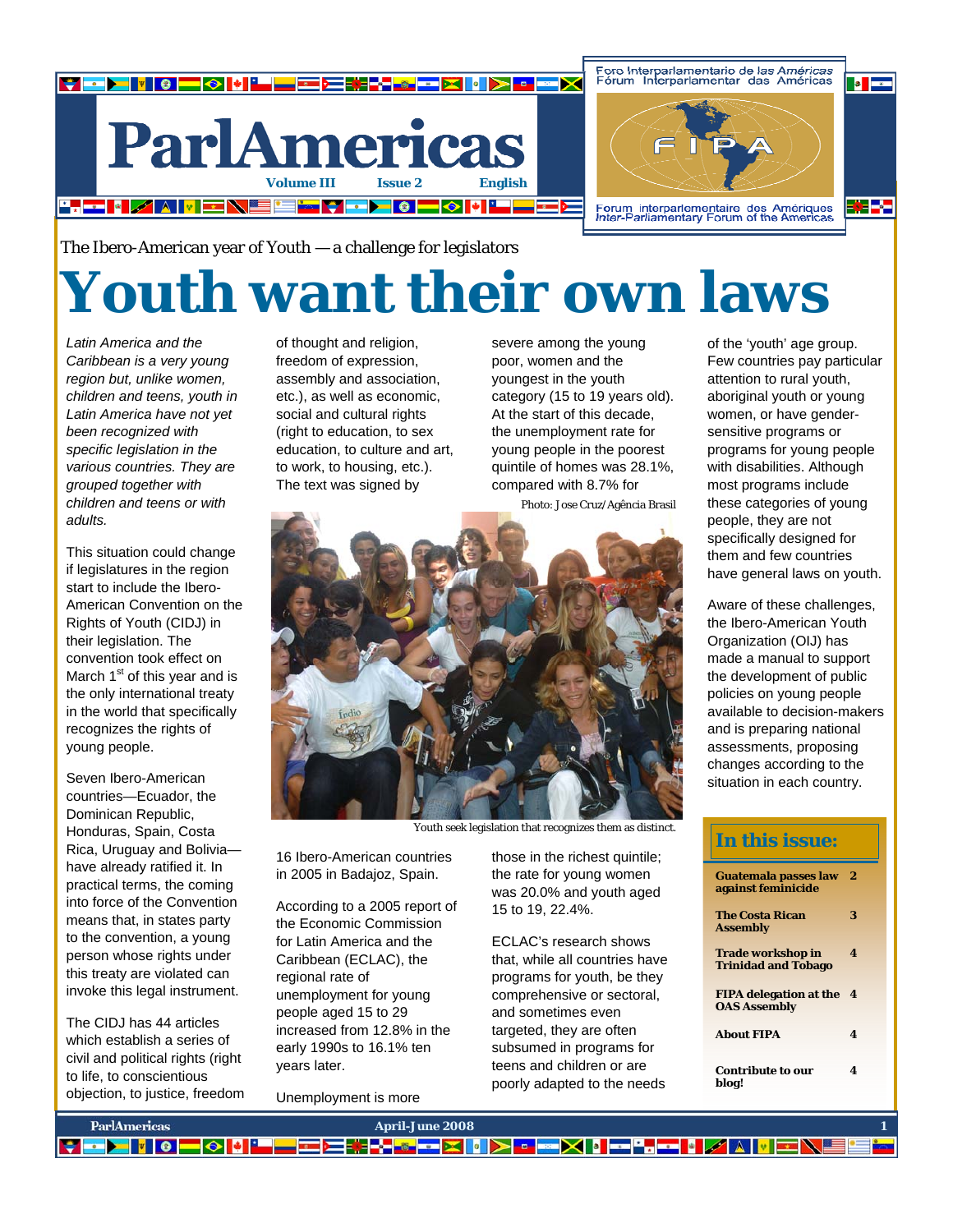# **Guatemala passes a law against feminicide**

*The reality of aggression against women in Guatemala goes beyond the official statistics of domestic violence but is a phenomenon that remains largely invisible.*

The Guatemalan Congress has therefore unanimously passed a law against feminicide and other forms of violence against women, with the goal of promoting and implementing provisions that will eradicate physical, psychological, sexual and economic violence and any other kind of coercion against women, so as to ensure that they live free from violence.

Congress began discussing this issue four years ago when women legislators from several political parties presented the first bill, motivated by the fact that, from 2001 to 2004, 1188 women were reported killed.

Legislative Decree 22-2008, or *the Law against Feminicide and Other Forms of Violence against Women,* clearly defines several factors to be considered when an accused it brought to trial and specifies penalties ranging from 5 - 50 years imprisonment for the offences of femicide, violence against women and economic violence. The law requires the government to strengthen the agencies responsible for criminal investigations and provide training to officials. It also requires the creation of specialized legal bodies and centres providing holistic

support to women who survive violence and legal In commenting on the bill, Delia Back, a member of the

Photo: Communications Department/ Guatemalan Congress



Support from the gallery as the bill goes to a final vote.

advice for victims.

The preamble of the law states that the problem of violence and discrimination against women, girls and female youth has grown worse as the killings are committed with impunity, blaming the unequal power relations between men and women in the social, economic, legal, political, cultural and family spheres, making a law to prevent and punish such violence necessary.

National Unity for Hope (UNE) and chair of the women's committee, said: "This is a historic day because Parliament had discussed this issue without reaching consensus. Now we have achieved it and we women members feel satisfied and want to send a message to Guatemalans that this new Congress does not just talk politics but acts."

For her part, Zury Rios Montt, a member of the Guatemalan Republican Front (FRG) and

Third Secretary of the Guatemalan Congress, expressed satisfaction with the consensus that was reached. "This is the result of civil society working together with parliamentarians on passing this bill. It shows that we are united in this struggle and that we do not want any more women to be killed or beaten, because hundreds of thousands of women have died already," she emphasized.

Reiterating his party's position in favor of the law, Mariano Rayo, a member of the Unionist Party (PU), thought it necessary to "pass this law because it must not be only good intentions; it must be acted on."

Odilia Cuellar, a member of the Patriotic Party (PP) and of the women's committee, said: "This is an important moment in the life of our country, because in the 21st century the physical and psychological mistreatment of women continues as in the Stone Age, when women could not do anything without their husband's permission."

As the law was passed, women members of Congress noted that four thousand women had been murdered since 2001 and that at least 162 had been executed in the year to date.

Congress of the Guatemalan Republic, Communications Department

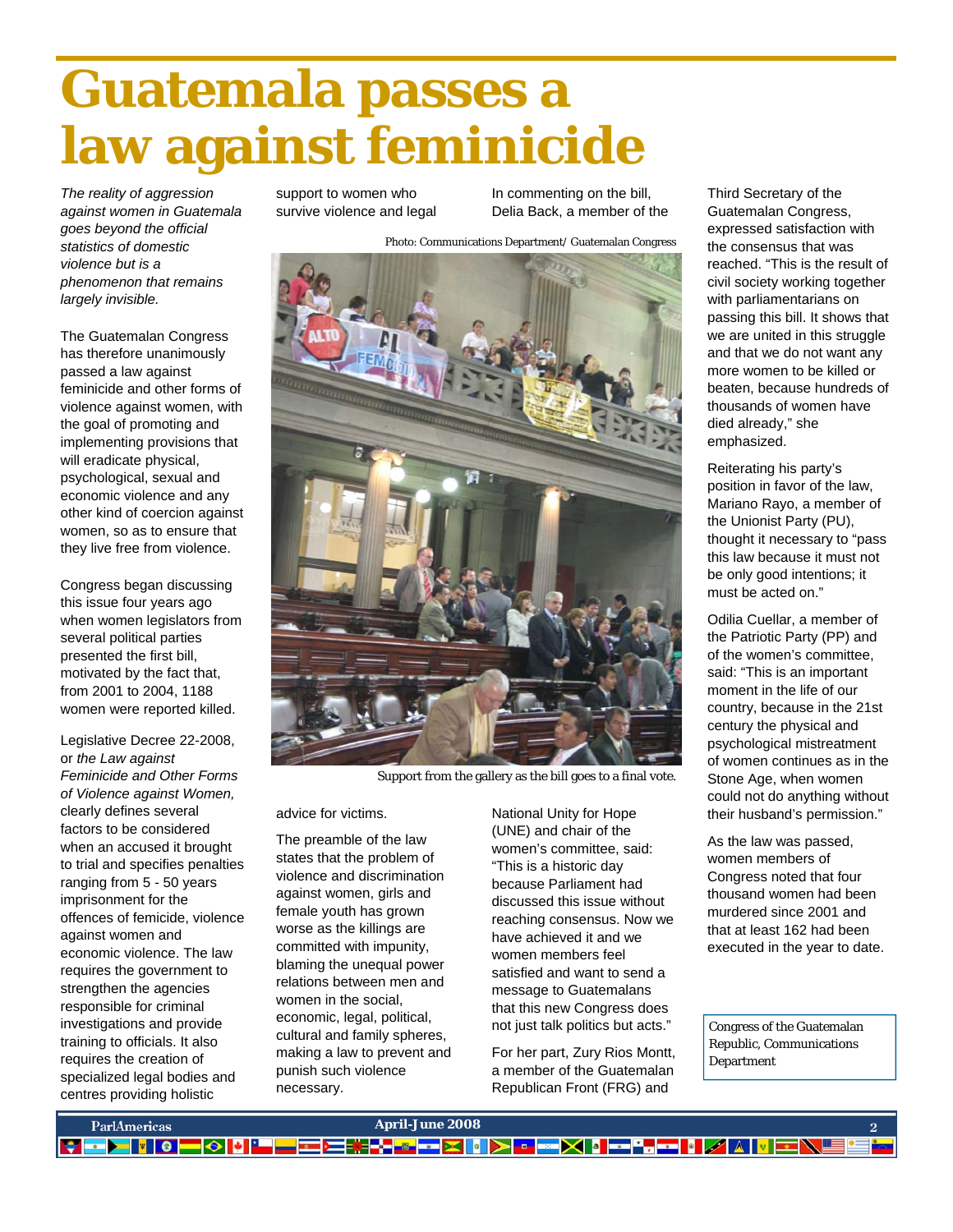# **The Costa Rican Assembly**

Costa Rica is a Democratic Republic. The legislature, together with the executive and the judiciary, are the supreme authorities.

Legislative authority is exercised by the Legislative Assembly in a single chamber consisting of 57 members elected on a provincial basis, although they represent not only the region that elected them, but all Costa Ricans.

Members of Congress serve a four-year term and cannot be reelected immediately they must wait four years before seeking a legislative seat again.

As the highest elected authority in the Republic, the representatives meet to discuss bills that may become national legislation, to amend existing laws or to repeal certain laws. Thus, they can promulgate, issue, amend, repeal or interpret laws. Legislators also exercise political control over the President of the Republic and other state institutions.

### **Legislative Process**

Laws go through a four-step process: presentation, preparation, discussion and approval. The elected members and the executive have the right to propose legislation. Citizens can also propose legislation through what is known as a popular initiative.



To become law, a bill is studied, discussed and improved by a legislative committee; then it is debated twice by the Plenary and finally it is sent to the office of the President of the Republic, where the President and the minister concerned give it presidential sanction, which is the final approval. It then becomes a new law of the Republic, taking effect when it is published in the official gazette, *La Gaceta*, or on the date specified in the law.

The Assembly has three committees which, like the Plenary, have the power to issue laws. They are known as committees I, II and III with full legislative authority.

When the Executive receives a bill passed by the Plenary,

Costa Rican legislators during the annual opening session ceremony.

it has ten working days to object to it or to return it without approval to the Assembly, with the comments that it considers appropriate.

This power of the Executive is called the veto. The Regular Budget Bill of the Republic is the only bill which the Executive cannot veto and it must be executed as passed by the Assembly.

The Legislature may accept or reject the comments which accompany the Executive's veto. If the comments are accepted, the revised bill is debated twice and voted on again. If it passes, the President cannot refuse to sign it.

# **Legislative Assembly (2006-2010)**

Photo: Legislative Assembly of Costa Rica

♦57 Deputies

♦21 Women

 $\triangle$ 36 Men

♦Main parties:

National Liberation Party 43.8%

Citizen Action Party 29.8% Libertarian Movement Party 8.8%

Christian Social Unity Party 8.8%

Broad Front Party 1.7% National Union Party 1.7% Accessibility without Exclusion Party 1.7% Independents 1.7%

**Volumen I, Número I** Página 3 **January-March 2007 3 April-June 2008 3**